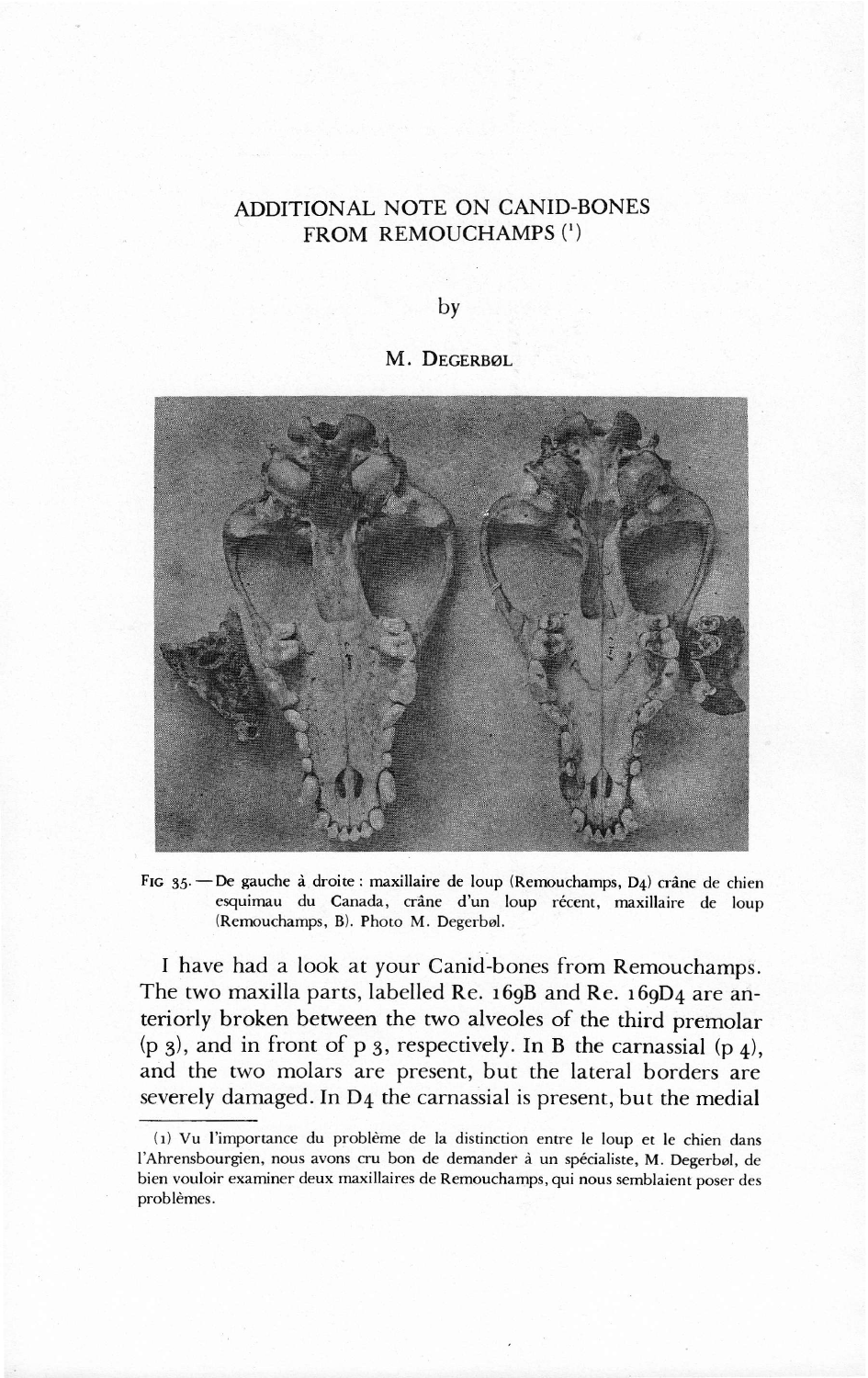and posterior part, behind the «heel» (antero-internal lobe) is crushed. Probably also the molars have been crushed; of the 1. molar the outer roots are still placed in their alveoles ; the posterior alveole of M<sub>2</sub> is lacking.

These bones must be placed just within the range of small wolves (Canis lupus).

The measurements of the teeth show that they are equal in size to the smallest Danish prehistoric wolf recorded (from Hormested. Degerbol, 1933) and nearly also to a small recent wolf from Sweden  $(l.c.)$ . Practically speaking the length of the carnassials are similar, and with allowance of the damaged outer side of the molars in the Remouchamps specimen the same holds good of the width ; however the impression by vision is that the Re.-teeth are a little narrower.

In the carnassial of B. a deviation in the position of the antero-internal lobe (the «heel») is seen ; in wolves and most dogs this lobe stands as an offset, and the anterior border of the tooth is nearly straight, in B. this lobe is more accentuated and placed a little more forward and inward, by which the anterior border gets a pronounced concavity, as now and then seen in dogs.

The teeth of domestic dogs, *Canis familiaris*, are smaller. A carnassial length of z3 mm is unknown in dogs. In the Preboreal dog from Star Carr the alveole length of the carnassial is zo mm, as in a Boreal dog from Svaerdborg (Denmark). In two Maglemosian dogs (Svaerdborg and Øgaarde) the crown length of the carnassials are  $19.7$  and  $20.5$  mm respectively.

I have furthermore compared the Remouchamps-maxillae with the corresponding parts of an unusual large skull of a recent Eskimo dog from Igloolik, Melville Peninsula, Canada (Degerbøl, 1928). The carnassial of this dog is comparatively large, but smaller than in wolves, and particularly the molars are smaller, a typical feature in domestic dogs.

To elucidate the dimensions of the bones proper of the Remouchamps specimens it may be mentioned that the smallest distance from the *foramen palatinum* to the posterior border of the maxilla is  $29.4$  mm in Re. D4, as compared with  $30.4$  in the Hormested skull, z6 mm in the recent wolf skull from Sweden and 28 mm in the Igloolik dog.